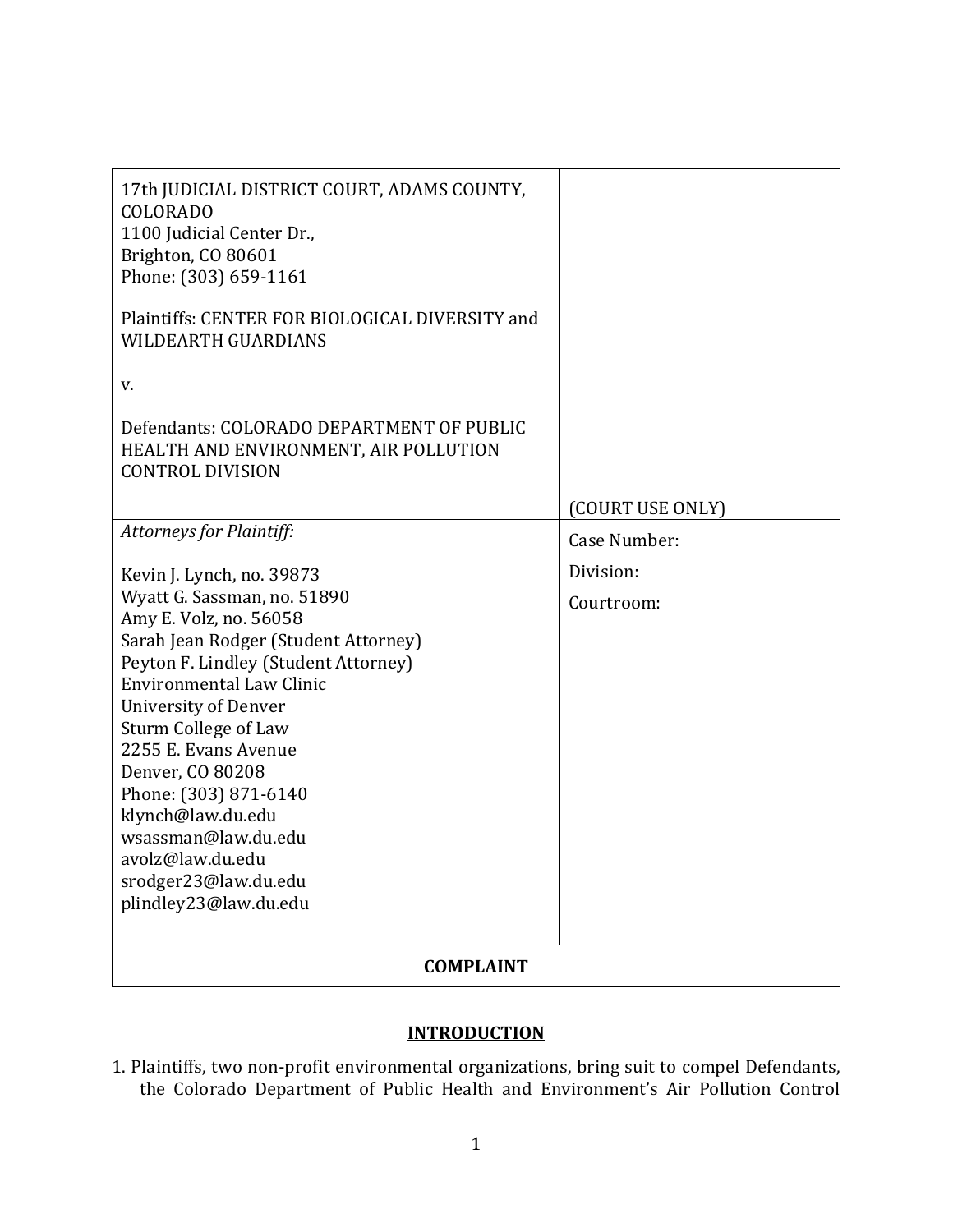Division, to approve or deny the air pollution renewal permit applications for the following facilities and sites: the Wattenberg Gas Processing Plant, the Sinclair Denver Products Terminal, the Phillips 66 Denver Terminal, and the East Regional Landfill.

- 2. Air pollution operating permits are required by Title V of the federal Clean Air Act. The United States Environmental Protection Agency delegated authority to Colorado's Air Pollution Control Division to issue Title V operating permits in accordance with the Colorado Air Pollution Prevention and Control Act.
- 3. The Colorado Air Pollution Prevention and Control Act requires the Air Pollution Control Division approve or deny renewal permit applications within 18 months of a facility submitting its complete application.
- 4. The Division has exceeded the 18-month statutory deadline by over 13 years in failing to approve or deny the renewal permit application for the Wattenberg Gas Processing Plant; over 5 years in failing to approve or deny the renewal permit application for the Sinclair Denver Products Terminal; over 5 years in failing to approve or deny the renewal permit application for the Phillips 66 Denver Terminal; and over 3 months in failing to approve or deny the renewal permit for the East Regional Landfill.
- 5. Defendants must take timely action on these operating permit applications to ensure adequate protection of air quality and public health in Colorado and to provide for public participation in and scrutiny of the regulation of air pollution from these facilities. Plaintiffs request that this Court require the Division to take final action on the permit applications by a date certain.

### **PARTIES**

- 6. Plaintiff WildEarth Guardians is a non-profit conservation organization with an office in Wheat Ridge, Colorado. Guardians is dedicated to protecting and restoring wildlife, wild rivers, wild places, and health in the American West. Guardians and its members work to reduce harmful air pollution in order to safeguard public health, welfare, and the environment. Guardians has more than 100,000 members and supporters, many whom live, work, or recreate in Colorado. Guardians brings this action on its own behalf and on behalf of its adversely affected members.
- 7. Plaintiff the Center for Biological Diversity is a non-profit conservation organization with an office in Denver, Colorado. The Center has over 89,000 members throughout the United States and the world and 3,292 members in Colorado. The Center brings this action on its own behalf and on behalf of its adversely affected members.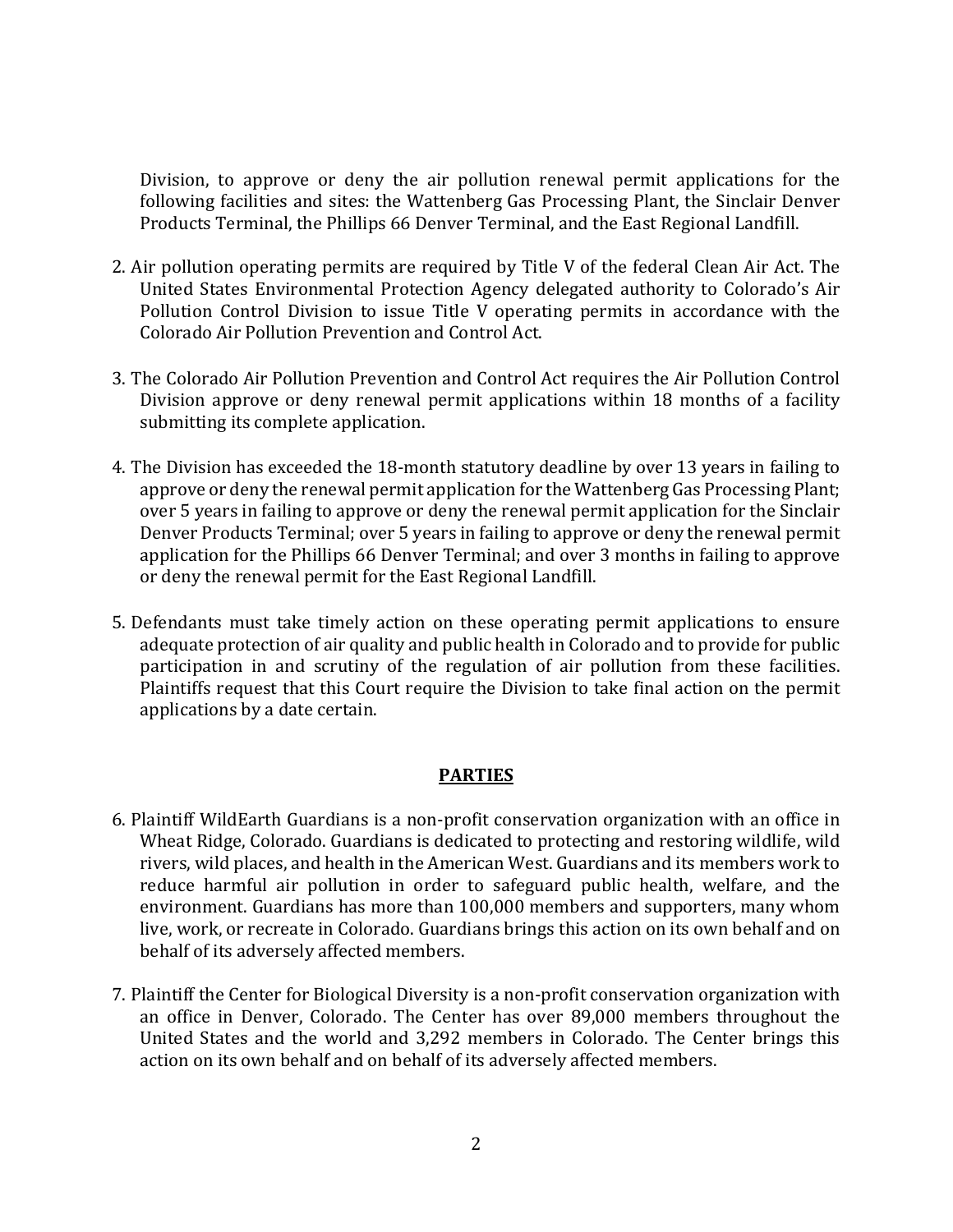- 8. Based on the understanding that the health and vigor of human societies and the integrity and wildness of the natural environment are closely linked, the Center for Biological Diversity is working to secure a future for animals and plants hovering on the brink of extinction, for the ecosystems they need to survive, and for a healthy, livable future for all of us.
- 9. Plaintiffs' members live, work, recreate, travel, and engage in other activities throughout Adams County and the Denver Metro/North Front Range ozone nonattainment area where the Wattenberg Gas Processing Plant, the Sinclair Denver Products Terminal, the Phillips 66 Denver Terminal, and the East Regional Landfill are located and will continue to do so on a regular basis. Pollution in the affected areas threatens and damages, and will continue to threaten and damage, the health and welfare of Plaintiffs' members, as well as their ability to engage in and enjoy activities.
- 10. Pollution from these facilities negatively impacts Plaintiffs' members' ability to engage in outdoor activities in Adams County and the Denver Metro/North Front Range ozone nonattainment area. Plaintiffs' members enjoy outdoor recreational activities such as walking, biking, hiking, and playing with their children in these affected areas. Plaintiffs' members conduct research, educational activities, and advocacy programs in these affected areas.
- 11. Defendants' failures also harm Plaintiffs' members' welfare interest in using and enjoying the natural environment. Ozone damages plant and animal life and natural ecosystems, thus harming Plaintiffs' members' recreational and aesthetic interests in the areas at issue in this complaint.
- 12. Air pollution from the Wattenberg Gas Processing Plant, the Sinclair Denver Products Terminal, the Phillips 66 Denver Terminal, and the East Regional Landfill directly contribute to the Plaintiffs' members' injuries.
- 13. The Defendants' failures to timely act on the operating permit applications at issue cause the Plaintiffs and their members continuing concern about exposure to harmful air pollution and deprives them of the administrative safeguards and information they are entitled to under the Colorado Air Pollution Prevention and Control Act.
- 14. Plaintiffs' members' injuries are traceable to the Defendants' failure to act, which is considered a final agency act under the Colorado Air Pollution Prevention and Control Act. Granting the requested relief would redress their injuries by compelling the Defendants to take action as required by the Colorado Air Pollution Prevention and Control Act.
- 15. Defendant Colorado Department of Public Health and Environment is a state agency charged with the implementation of Colorado Air Pollution Prevention and Control Act,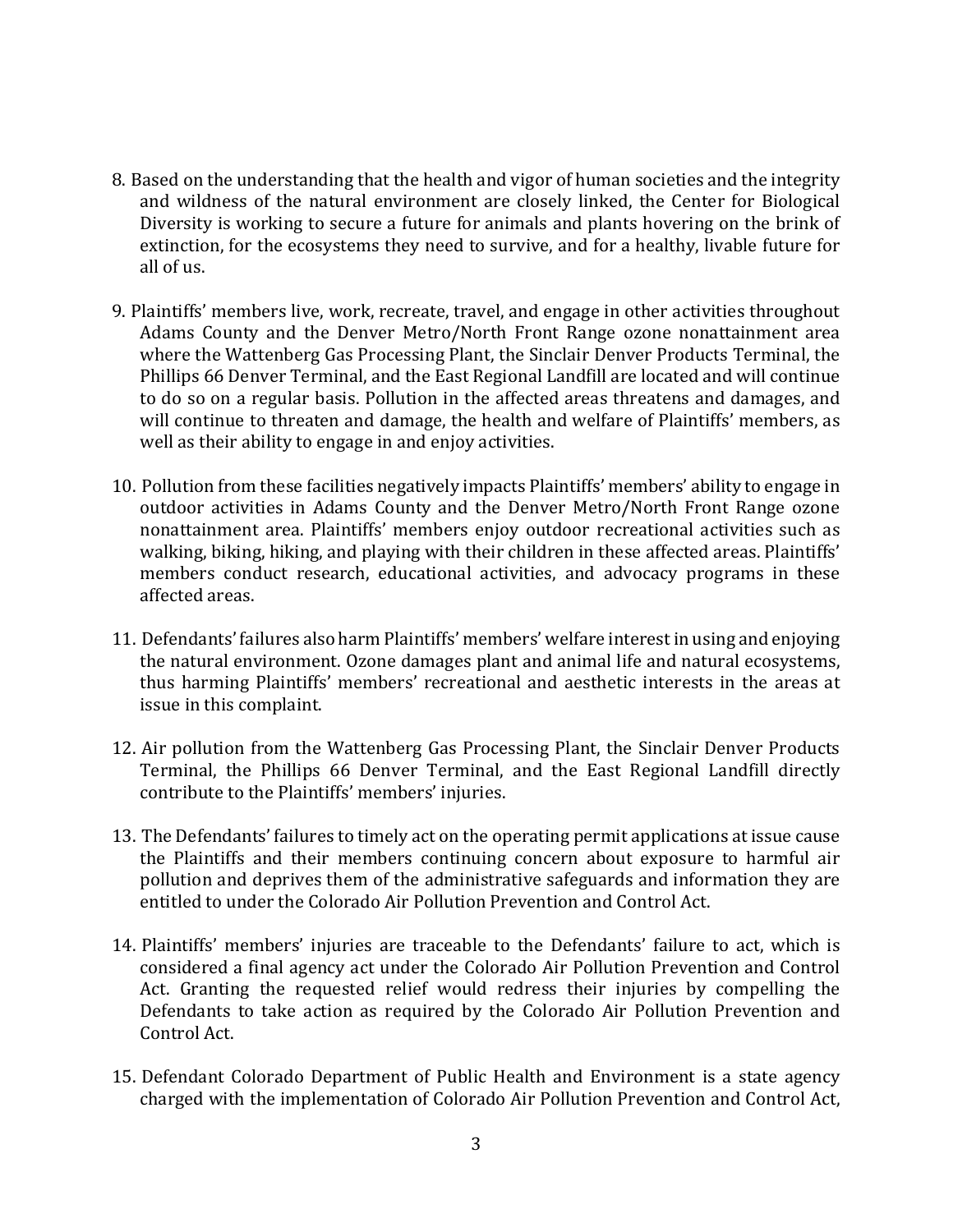§ 25-7-101, et. seq. The Department's mission is to protect and preserve the health and environment of the people of Colorado.

16. Defendant Air Pollution Control Division is the state agency within CDPHE responsible for issuing or denying operating permit applications under the Colorado Air Pollution Prevention and Control Act, § 25-7-114.4(2). The Division's stated mission is to protect the health and well-being of Coloradans by enforcing the state's air pollution laws and improving the quality of the air they breathe.

### **JURISDICTION AND VENUE**

- 17. The Court has jurisdiction under C.R.S. § 24-4-106 (the State Administrative Procedure Act), C.R.S. § 25-7-120 (the judicial review provision of the Colorado Air Pollution Prevention and Control Act), and C.R.S. § 25-7-114.5(7)(b) (providing for judicial review for failure to act on permit applications).
- 18. Venue is proper pursuant to C.R.S. § 25-7-120(3) because the air pollution sources affected by the Defendants' inaction are located in this district.
- 19. This Complaint is timely filed because state Title V permit programs ensure that, "[i]f the final permit action being challenged is the permitting authority's failure to take final action, a petition for judicial review may be filed any time before the permitting authority denies the permit or issues the final permit." 40 C.F.R. § 70.4(b)(3)(xii).
- 20. Under Colorado's Title V permit program, Defendants' failure to approve or deny permit renewal applications is a final agency action for the purpose of obtaining judicial review to require that Defendants take action on the applications "without additional delay."  $C.R.S.$  § 25-7-114.5(7)(b).
- 21. This Complaint is also timely filed because the ongoing failure of the Defendants to take mandatory, non-discretionary action to approve or deny applications for the air pollution operating permit renewals is a continuing and repeated violation. Renewal of operating permit applications is required every five years and thus the failure cannot be considered a discrete onetime violation.

# **LEGAL BACKGROUND**

- 22. The federal Clean Air Act aims "to protect and enhance the quality of the Nation's air resources." 42 U.S.C. § 7401(b)(1).
- 23. Major sources of pollution, such as oil and gas facilities, threaten the Nation's air quality.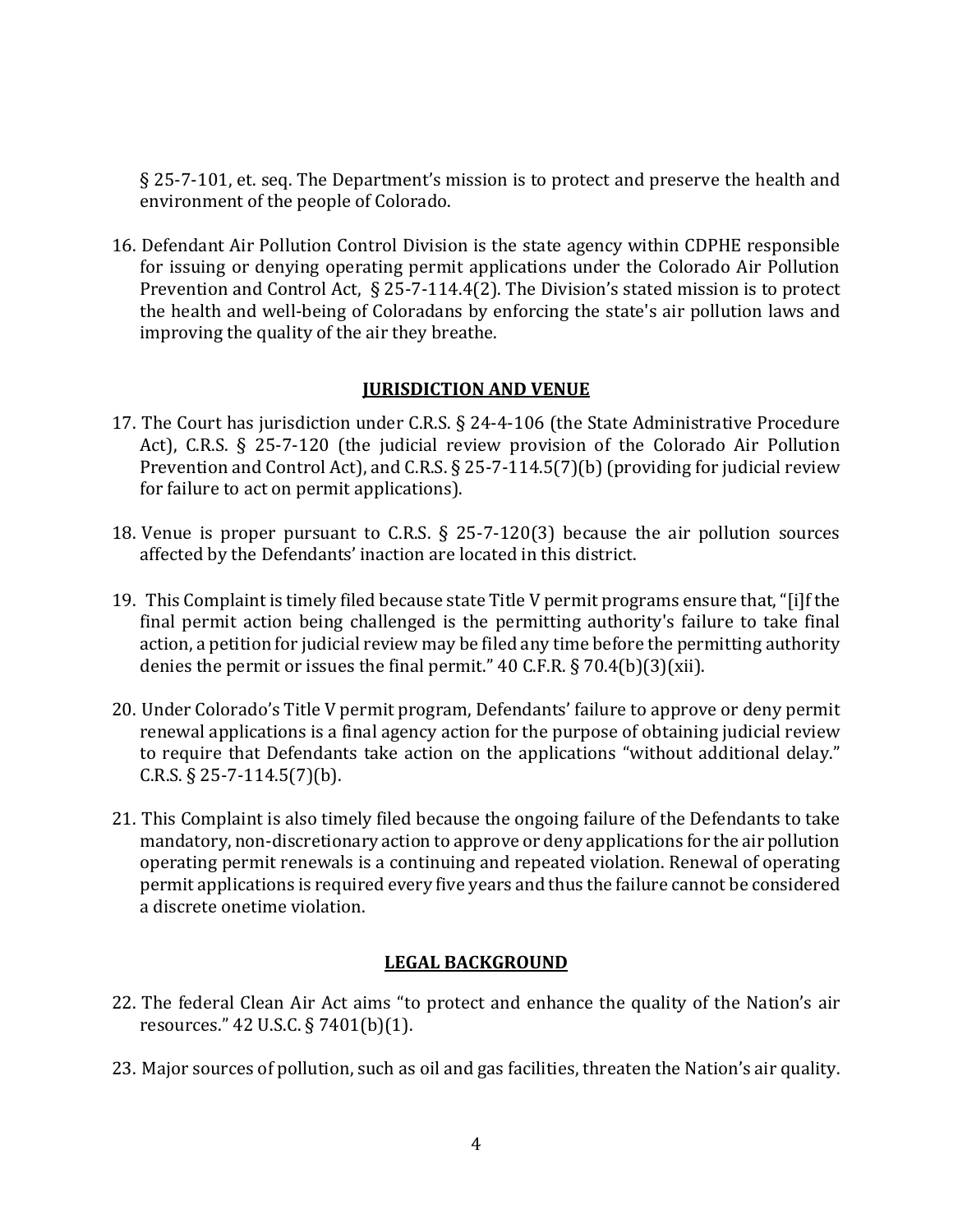- 24. In the 1990 amendments of the Clean Air Act, Congress developed the Title V permit program. 42 U.S.C. §§ 7661–7661(f).
- 25. The goal of the Title V program is increased accountability and better enforcement by consolidating all air pollution control standards for a major source of pollution into a single document. *Operating Permit Program*, 57 Fed. Reg. 32251, 32251 (July 21, 1992).
- 26. Under the program, all major sources of pollution must obtain a Title V permit to continue or begin operation. Major sources cannot discharge pollutants until they have a valid Title V operating permit. 42 U.S.C. §§ 7661a(a), 7661c(c).
- 27. Title V operating permits are legally enforceable documents and are granted to facility owners by permitting agencies. *Id.*
- 28. The terms of the operating permits must contain all air quality legal requirements as well as a schedule of compliance that ensures the facility continues to meet emissions limits. 42 U.S.C. § 7661c(a). In their applications, the owners of a major source must demonstrate an adequate plan for inspection, monitoring, and reporting on a facility's air pollution. 42 U.S.C § 7661c(c).
- 29. A permitting authority may only issue a permit for up to five years. *Operating Permit Program*, 57 Fed. Reg. at 32,257; 42 U.S.C. § 7661a(b)(5)(B).
- 30. Six months before a permit is set to expire, the facility owner must apply for a permit renewal to continue operation of the major source of pollution. 40 C.F.R. § 70.5(a)(1)(iii).
- 31. Once an owner has submitted a complete application for renewal, it is granted a "shield" to operate its facility under the expired Title V permit until the permitting authority takes final action on the permit application. 40 C.F.R. § 70.7(b); C.R.S. § 25-7-114.5(4).
- 32. The federal Clean Air Act provides that the Administrator of the EPA may approve state Title V permit programs. 42 U.S.C. § 7661a(d).
- 33. The Administrator of EPA granted full approval for Colorado to administer its Title V operating permit program in 2000. *Clean Air Act Full Approval of Operating Permit Program; Approval of Expansion of State Program Under Section 112(l); State of Colorado*, 65 Fed. Reg. 49,919 (August 16, 2000). Therefore, Defendant is responsible for issuing Title V permits in Colorado.
- 34. Colorado incorporated the requirements of the Clean Air Act and its implementing regulations into the Colorado Air Pollution Prevention and Control Act. C.R.S. § 25-7-114, et seq.; 5 CCR § 1001-5, Regulation No. 3, Part C.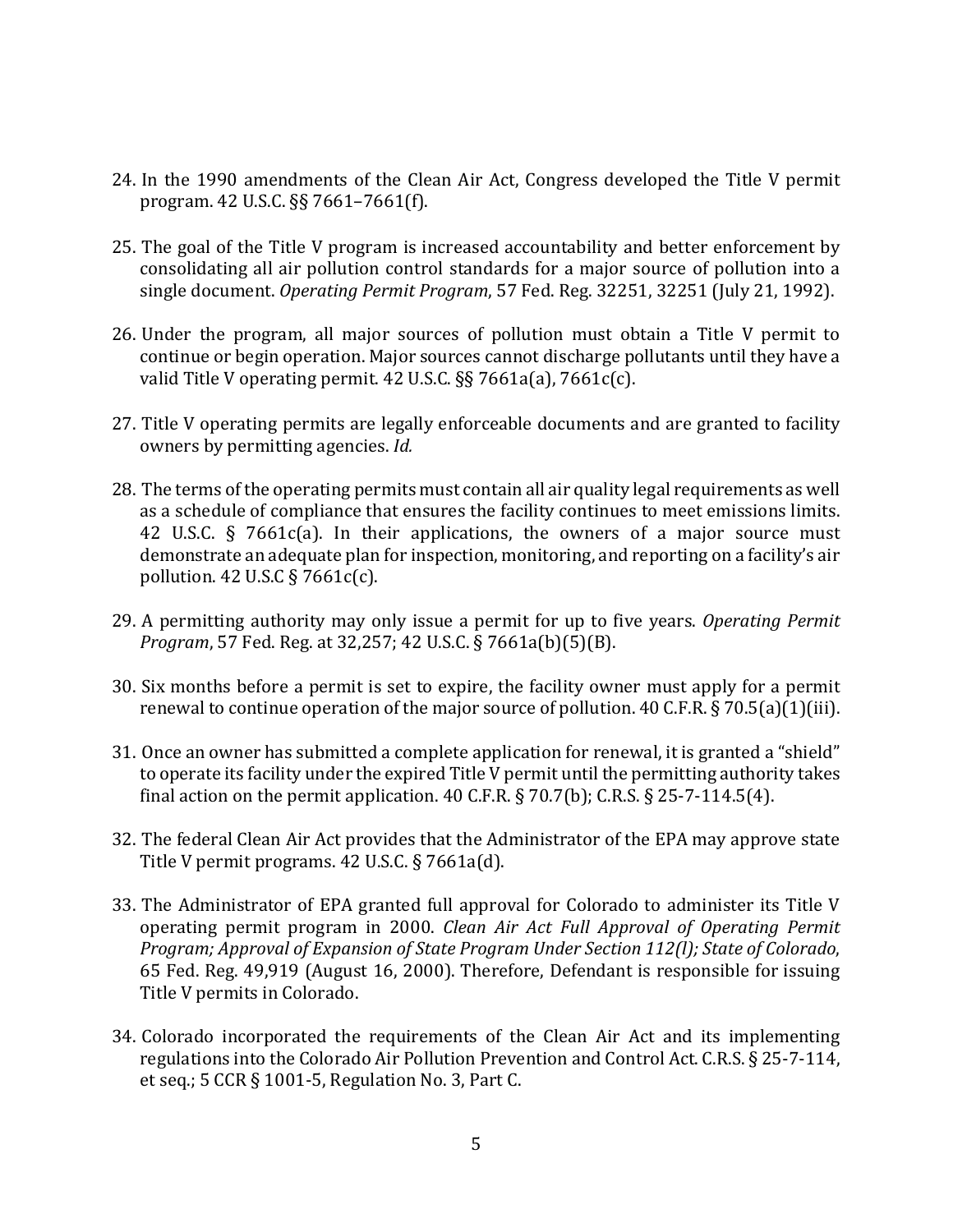- 35. The federal Clean Air Act requires that the state permitting authority must approve or deny permit applications within eighteen months of receiving a completed application. 42 U.S.C. § 7661b(c); 40 CFR Part 70.7(a)(2).
- 36. Accordingly, the Colorado Air Pollution Prevention and Control Act requires the Air Pollution Control Division to grant or deny applications for operating permits within eighteen months after receipt of the completed permit application. C.R.S. § 25-7-114.5(4).
- 37. Under the federal Clean Air Act, state Title V permit programs must provide for judicial review in state court when permitting authorities fail to act on a permit application after eighteen months. 42 U.S.C. § 7661a(b)(7); C.R.S. § 25-7-120.

# **FACTUAL BACKGROUND**

## **A. Wattenberg Gas Processing Plant**

- 38. The Wattenberg Gas Processing Plant, identified by Operating Permit No. 95OPAD102, is a natural gas processing plant owned by BP America Production Company. The plant is located at 1909 Powhaton Road, Aurora, Colorado 80019 in Adams County.
- 39. The plant is a major source of air pollution subject to the operating permit requirements of the Colorado Air Pollution Prevention and Control Act, as well as the federal Clean Air Act.
- 40. The Wattenberg Plant extracts moisture and natural gas liquids from natural gas before the gas is sent out to sales pipelines. The plant is capable of processing up to 200 million standard cubic feet per day of natural gas.
- 41. Wattenberg consists of 19 emission units, ranging from a steam boiler to multiple internal combustion engines.
- 42. Of those 19 units, only 3 have pollution control devices.
- 43. The Wattenberg Gas Processing Plant emits the following air pollutants:
	- a. Nitrogen Oxides  $(NO<sub>x</sub>)$ ;
	- b. Volatile Organic Compounds (VOCs);
	- c. Carbon Monoxide (CO);
	- d. Sulphur Dioxide (SO2);
	- e. Particulate Matter less than 10 microns ( $PM_{10}$ );
	- f. Hydrogen Sulfide  $(H_2S)$ ; and
	- g. Hazardous Air Pollutants (HAPs).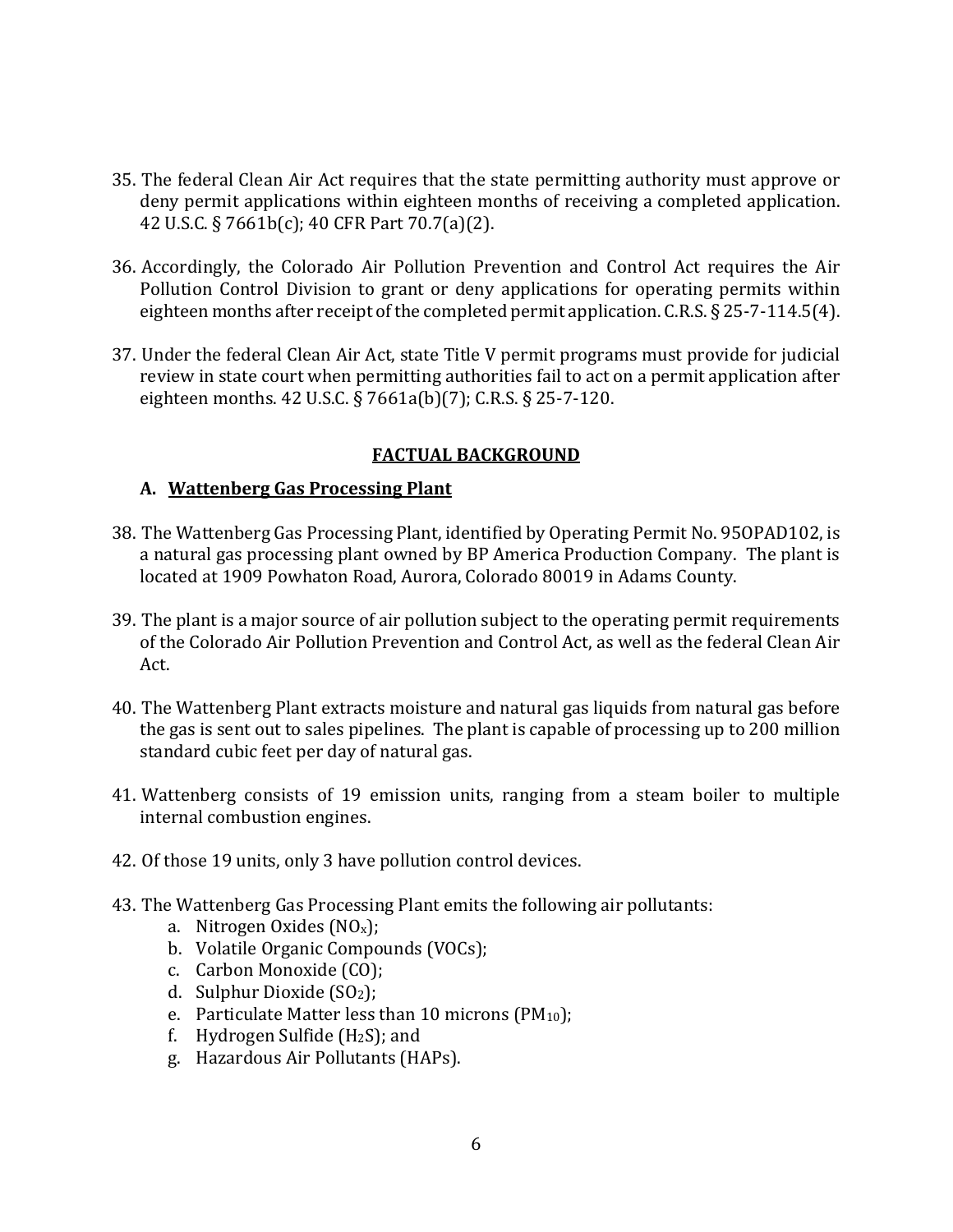- 44. The Division received Wattenberg's initial operating permit application on December 8, 1995. The Division approved the application and Wattenberg's first permit was issued on September 1, 2003.
- 45. The initial permit expired on September 1, 2008; however it remains in force due to the Division's failure to take final action on the plant's renewal application.
- 46. When the initial permit was granted, the area where the plant is located was in attainment with all federal air pollutant limits.
- 47. In April 2004, the EPA designated the Denver Metro/North Front Range region, where the Wattenberg plant is located, as nonattainment for the 8-hour ozone standard. This means that Wattenberg is located in a region that no longer meets federally mandated pollution limits for ozone.
- 48. Major sources in nonattainment areas are subject to more protective pollution control measures than facilities in attainment areas.
- 49. Wattenberg submitted its renewal application on August 3, 2007.
- 50. The Division was required to grant or deny the renewal application by February 3, 2009.
- 51. To date, the Division has not granted or denied the Wattenberg Gas Processing Plant's renewal permit application.

### **B. Sinclair Denver Products Terminal**

- 52. The Sinclair Denver Products Terminal, identified by Operating Permit No. 96OPAD172, is a petroleum product storage and distribution facility owned by Sinclair Transportation Company. The facility is located at 8581 East 96th Avenue, Henderson, Colorado 80640 in Adams County.
- 53. The facility is a major source of air pollution subject to the operating permit requirements of the Colorado Air Pollution Prevention and Control Act, as well as the federal Clean Air Act.
- 54. The facility consists of 19 emission units, including 14 storage tanks for gasoline, fuel oil # 1, fuel oil # 2, MTBE, and ethanol. It also has a tank truck loading rack and a railcar loading rack.
- 55. Of those 19 units, only 3 have pollution control devices.
- 56. The Denver Products Terminal emits the following air pollutants: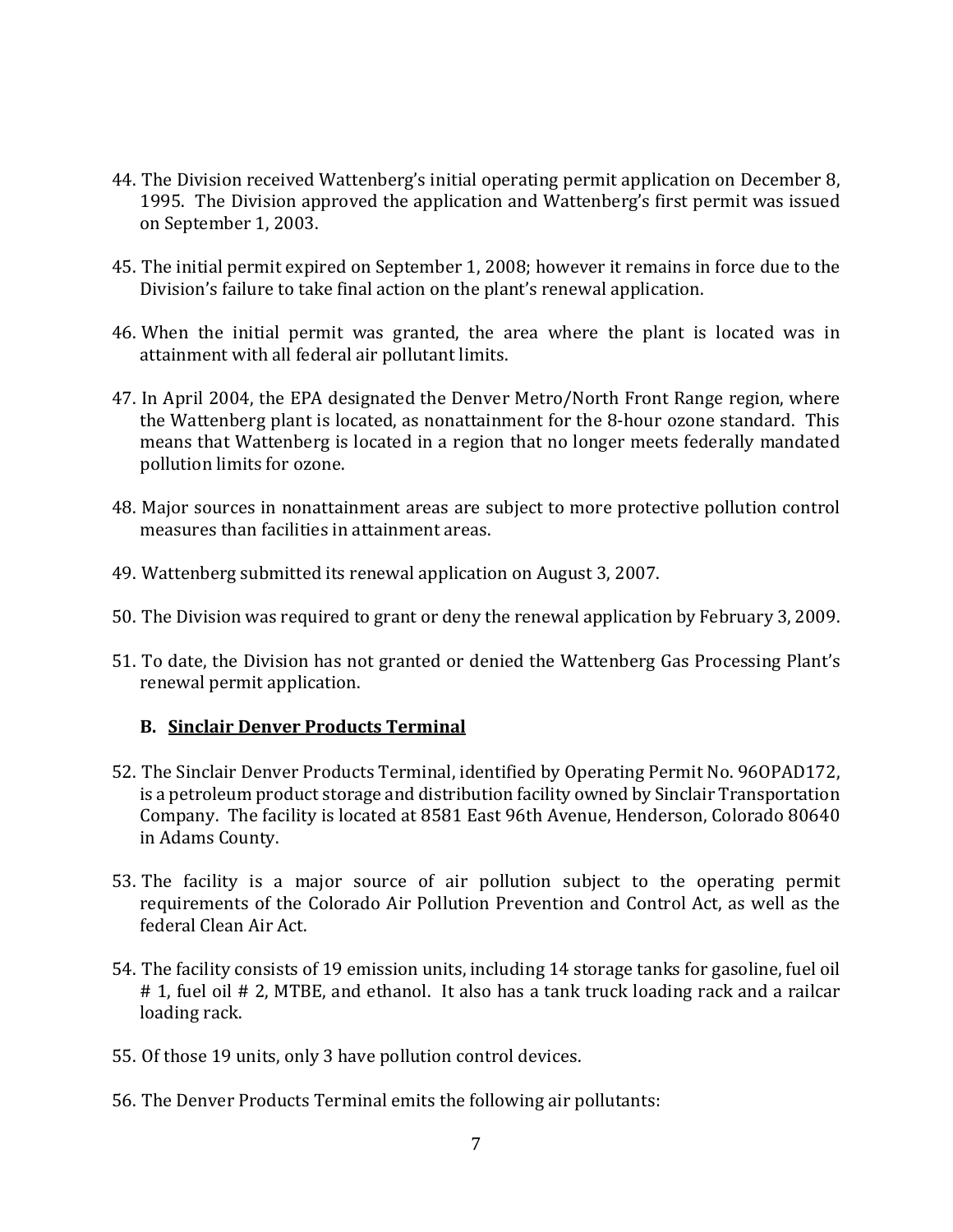- a. Nitrogen Oxides  $(NO<sub>x</sub>)$ ;
- b. Volatile Organic Compounds (VOCs);
- c. Carbon Monoxide (CO); and
- d. Hazardous Air Pollutants (HAPs) including Benzene, MTBE, Toluene, and Xylenes.
- 57. The Division received the facility's initial operating permit application on February 26, 1996. The Division approved the application and Sinclair's first permit was issued on October 1, 1998.
- 58. The initial permit expired on October 1, 2003. Sinclair submitted a renewal application on October 1, 2002. The renewal application was approved and a permit was issued on October 1, 2003. Said renewal permit was revised on September 28, 2006, and it expired on October 1, 2008.
- 59. The Division renewed the permit again on August 1, 2011. This permit expired on August 1, 2016; however it remains in force due to the Division's failure to take final action on the plant's renewal application.
- 60. Sinclair submitted its most recent renewal application on May 15, 2015.
- 61. The Division was required to grant or deny the renewal application by November 15, 2016.
- 62. To date, the Division has not granted or denied the Sinclair Denver Products Terminal renewal permit application.

### **C. Phillips 66 Denver Terminal**

- 63. The Phillips 66 Denver Terminal, identified by Operating Permit No. 96OPAD160, is a petroleum marketing and storage terminal. The plant is located at 3960 East 56th Avenue, Commerce City, Colorado 80022 in Adams County.
- 64. The plant is a major source of air pollution subject to the operating permit requirements of the Colorado Air Pollution Prevention and Control Act, as well as the federal Clean Air Act.
- 65. The Phillips 66 Denver Terminal receives gasoline, kerosene turbine fuel, and diesel products from a pipeline, which are stored and distributed to tank trucks. The Pipeline also receives natural gas liquids from tank trucks, then stores and distributes them to a pipeline.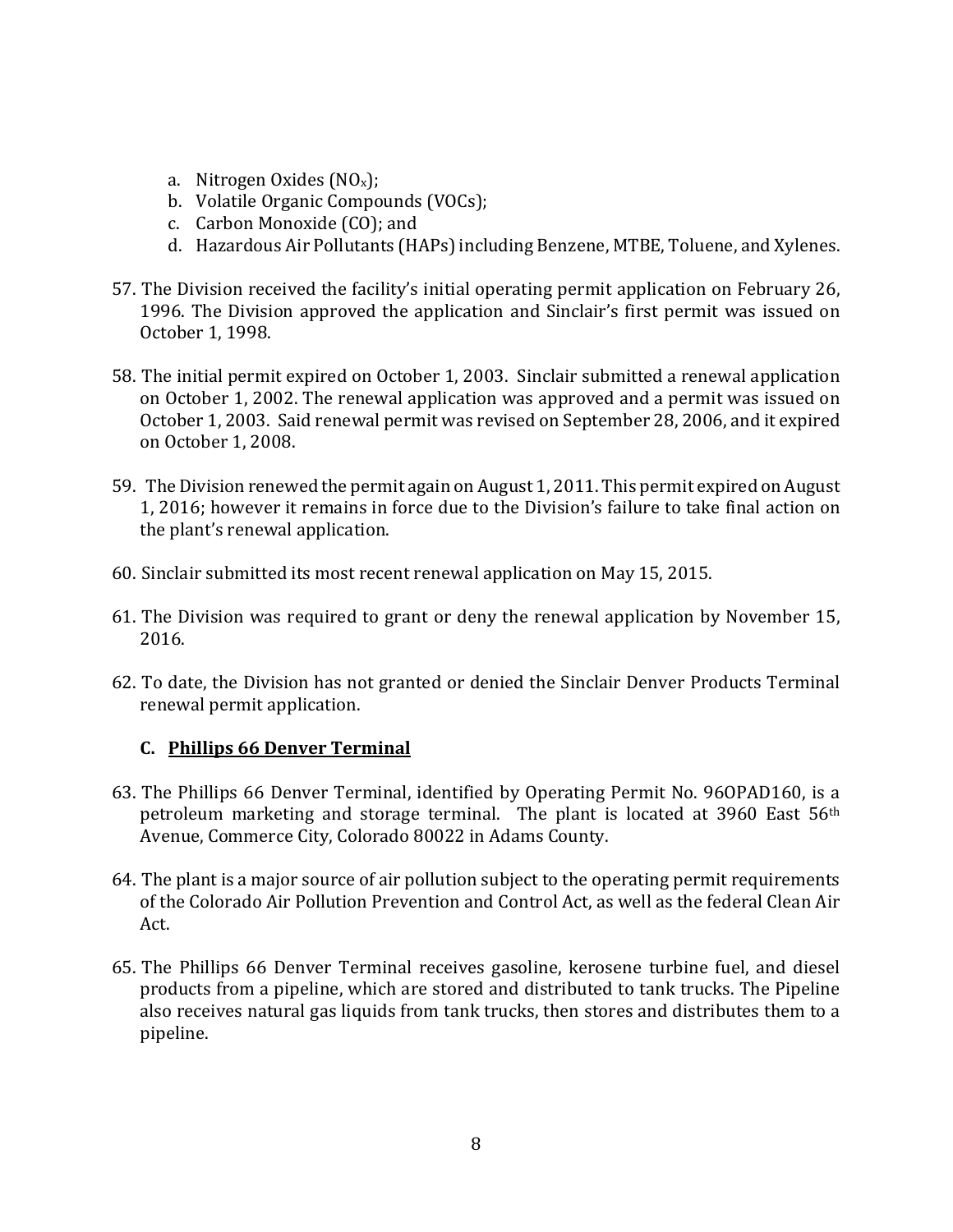- 66. The Phillips 66 Denver Terminal consists of 4 emission units, including a loading rack, a vapor combustor unit, and storage tanks for gasoline, kerosene turbine fuel, diesel fuel, and ethanol.
- 67. The Phillips 66 Denver Terminal emits the following air pollutants:
	- h. Nitrogen Oxides (NOx);
	- i. Carbon Monoxide (CO);
	- j. Volatile Organic Compounds (VOCs); and
	- k. Hazardous Air Pollutants (HAPs).
- 68. The Division first issued Phillips 66 an operating permit for the Denver Terminal on June 1, 1999. The Division approved the application, then approved a renewal permit application on August 1, 2011.
- 69. On July 1, 2015, Phillips 66 submitted its 3rd renewal application.
- 70. Phillips 66's 2011 renewal permit expired on August 1, 2016; however it remains in force due to the Division's failure to take final action on the facility's 2015 renewal application.
- 71. The Division was required to grant or deny the 3rd renewal application by February 1, 2017.
- 72. To date, the Division has not granted or denied Phillip 66 Pipeline's renewal permit application.

### **D. East Regional Landfill**

- 73. The East Regional Landfill, identified by Operating Permit No. 10OPAD353, is a landfill and composting site. The landfill is sometimes referred to as the Five Part Development, LLC East Regional Landfill and sometimes referred to as the Alpine Disposal Inc. East Regional Landfill in state records, however the Operating Permit Number remains consistent. Upon information and belief, these names refer to the same site. The site is located at 8201 Schumaker Road, Bennett, Colorado 80102 in Adams County.
- 74. The site is a major source of air pollution subject to the operating permit requirements of the Colorado Air Pollution Prevention and Control Act, as well as the federal Clean Air Act.
- 75. The decomposition of organic materials in landfills creates gases that are expelled into the atmosphere.
- 76. The East Regional Landfill emits the following air pollutants:
	- e. Volatile Organic Compounds (VOCs);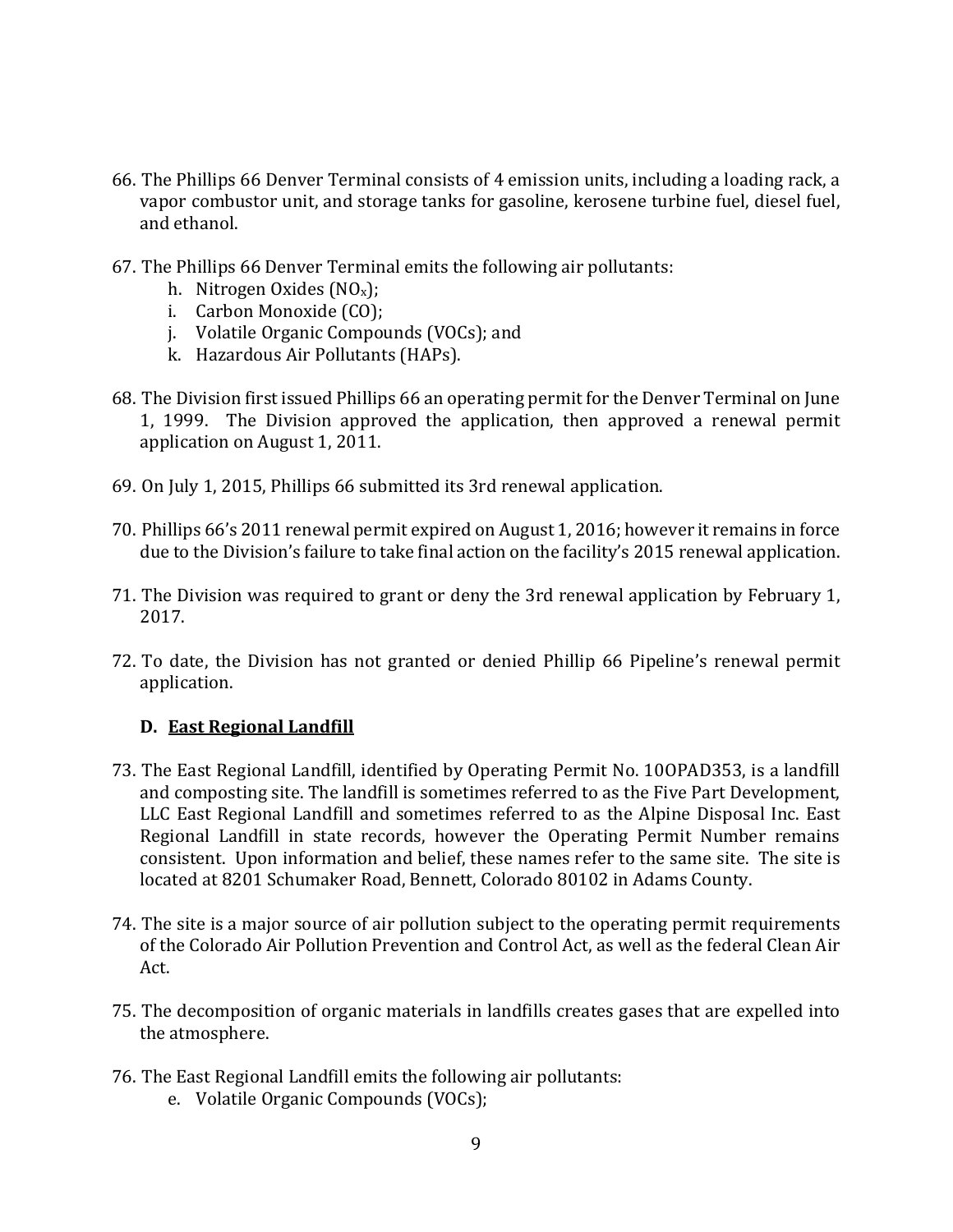- f. Particulate Matter less than 10 microns ( $PM_{10}$ );
- g. Particulate Matter less than 2.5 microns (PM2.5); and
- h. Hazardous Air Pollutants (HAPs).
- 77. The Division received the site's initial operating permit application on September 1, 2010. The Division approved the application and the East Regional Landfill's first permit was issued on August 1, 2016.
- 78. The initial permit expired on August 1, 2021; however it remains in force due to the Division's failure to take final action on the plant's renewal application.
- 79. The owner of the East Regional Landfill submitted its most recent renewal application on July 31, 2020.
- 80. The Division was required to grant or deny the renewal application by January 31, 2022.
- 81. To date, the Division has not granted or denied the East Regional Landfill's renewal permit application.

## **E. Negative Health Effects of Pollutants**

- 82. Nitrogen oxides, VOCs, and carbon monoxide are precursor emissions that contribute to the formation of ground-level ozone. Ground-level ozone, which is commonly referred to as smog, is considered a "criteria pollutant" under the federal Clean Air Act, meaning it can endanger public health and welfare. Criteria pollutants are subject to regulation and federal air quality standards that limit the amount of the pollutant that is legally allowed in the air.
- 83. Increased ozone exposure causes various respiratory illnesses, aggravates lung disease, increases the frequency and severity of asthma attacks, and can cause premature death. Ozone exposure causes more than one million premature deaths globally each year.
- 84. Carbon monoxide is also a criteria pollutant under the federal Clean Air Act. High levels of CO can cause dizziness, confusion, unconsciousness, and death. It can also exacerbate some types of heart disease.
- 85. Sulfur dioxide is a criteria pollutant as well. It is known to harm the respiratory system, and people with asthma, especially children, are particularly vulnerable.
- 86. Like the other pollutants emitted by the facilities at issue in this case, particulate matter is also a criteria pollutant regulated under the federal Clean Air Act. Two sizes of particulate matter, PM10 and PM 2.5, are especially harmful to human health and welfare. Exposure to these fine particles can affect both the lungs and heart, causing nonfatal heart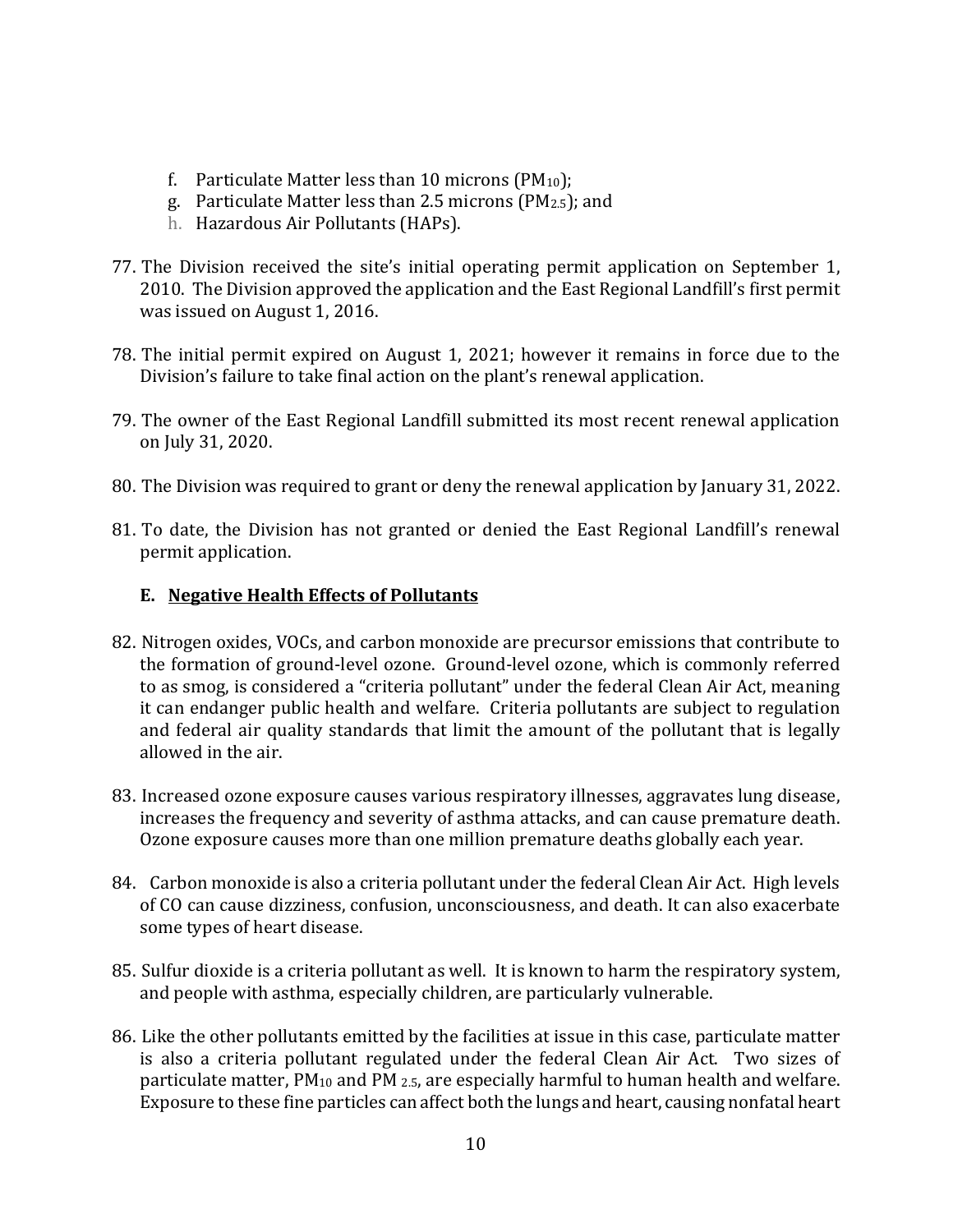attacks, irregular heartbeat, aggravated asthma, decreased lung function, increased respiratory problems, and even premature death.

- 87. Hazardous Air Pollutants are toxic air pollutants known or suspected to cause cancer or other serious health effects, and are regulated separately from criteria pollutants under the federal Clean Air Act.
- 88. Hydrogen sulfide is regulated under the Clean Air Act's Prevention of Significant Deterioration program. Hydrogen sulfide exposure can cause minor symptoms such as eye irritation and headaches, and also has the potential to cause more serious effects such as unconsciousness and death.

#### **FIRST CLAIM**

(Failure to Approve or Deny Title V Renewal Application for Wattenberg Gas Processing Plant within Legal Deadline)

- 89. C.R.S. § 25-7-114.5(4) requires that the Division grant or deny a Title V operating permit application within 18 months of the complete application's submission.
- 90. BP America Production Company submitted its Title V operating permit renewal application for Wattenberg Gas Processing Plant on August 3, 2007.
- 91. The Division was required under law to approve or deny this permit renewal application by February 3, 2009.
- 92. As of the date of filing this complaint, the Division has neither approved nor denied the Wattenberg Gas Processing Plant permit renewal application.
- 93. Defendants are therefore in violation of C.R.S. § 25-7-114.5(4).

#### **SECOND CLAIM**

(Failure to Approve or Deny Title V Renewal Application for Sinclair Denver Products Terminal within Legal Deadline)

- 94. C.R.S. § 25-7-114.5(4) requires that the Division grant or deny a Title V operating permit application within 18 months of the complete application's submission.
- 95. The Sinclair Transportation Company submitted its Title V operating permit renewal application for Sinclair Denver Products Terminal on May 15, 2015.
- 96. The Division was required under law to approve or deny this permit renewal application by November 15, 2016.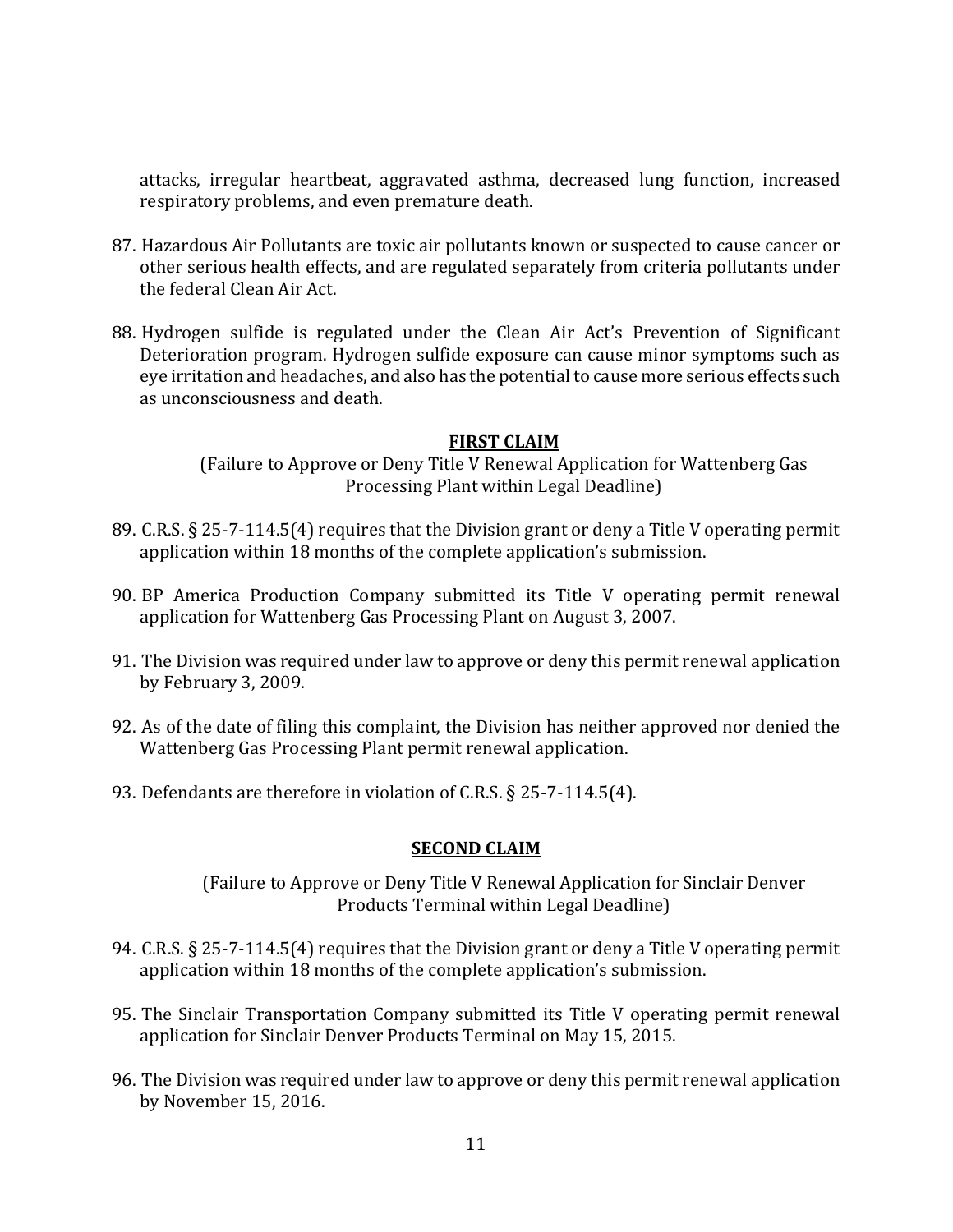- 97. As of the date of filing this complaint, the Division has neither approved nor denied the Sinclair's Denver Products Terminal permit renewal application.
- 98. Defendants are therefore in violation of C.R.S. § 25-7-114.5(4).

#### **THIRD CLAIM**

(Failure to Approve or Deny Title V Renewal Application for Phillips 66 Denver Terminal within Legal Deadline)

- 99. C.R.S. § 25-7-114.5(4) requires that the Division grant or deny a Title V operating permit application within 18 months of the complete application's submission.
- 100. Phillips 66 submitted its Title V operating permit renewal application for Phillips 66 Denver Terminal on July 1, 2015.
- 101. The Division was required under law to approve or deny this permit renewal application by February 1, 2017.
- 102. As of the date of filing this complaint, the Division has neither approved nor denied the Phillips 66 Denver Terminal permit renewal application.
- 103. Defendants are therefore in violation of C.R.S. § 25-7-114.5(4).

### **FOURTH CLAIM**

(Failure to Approve or Deny Title V Renewal Application for East Regional Landfill within Legal Deadline)

- 104. C.R.S. § 25-7-114.5(4) requires that the Division grant or deny a Title V operating permit application within 18 months of the complete application's submission.
- 105. The owner submitted its Title V operating permit renewal application for East Regional Landfill on July 1, 2020.
- 106. The Division was required under law to approve or deny this permit renewal application by January 31, 2022.
- 107. As of the date of filing this complaint, the Division has neither approved nor denied the East Regional Landfill permit renewal application.
- 108. Defendants are therefore in violation of C.R.S. § 25-7-114.5(4).